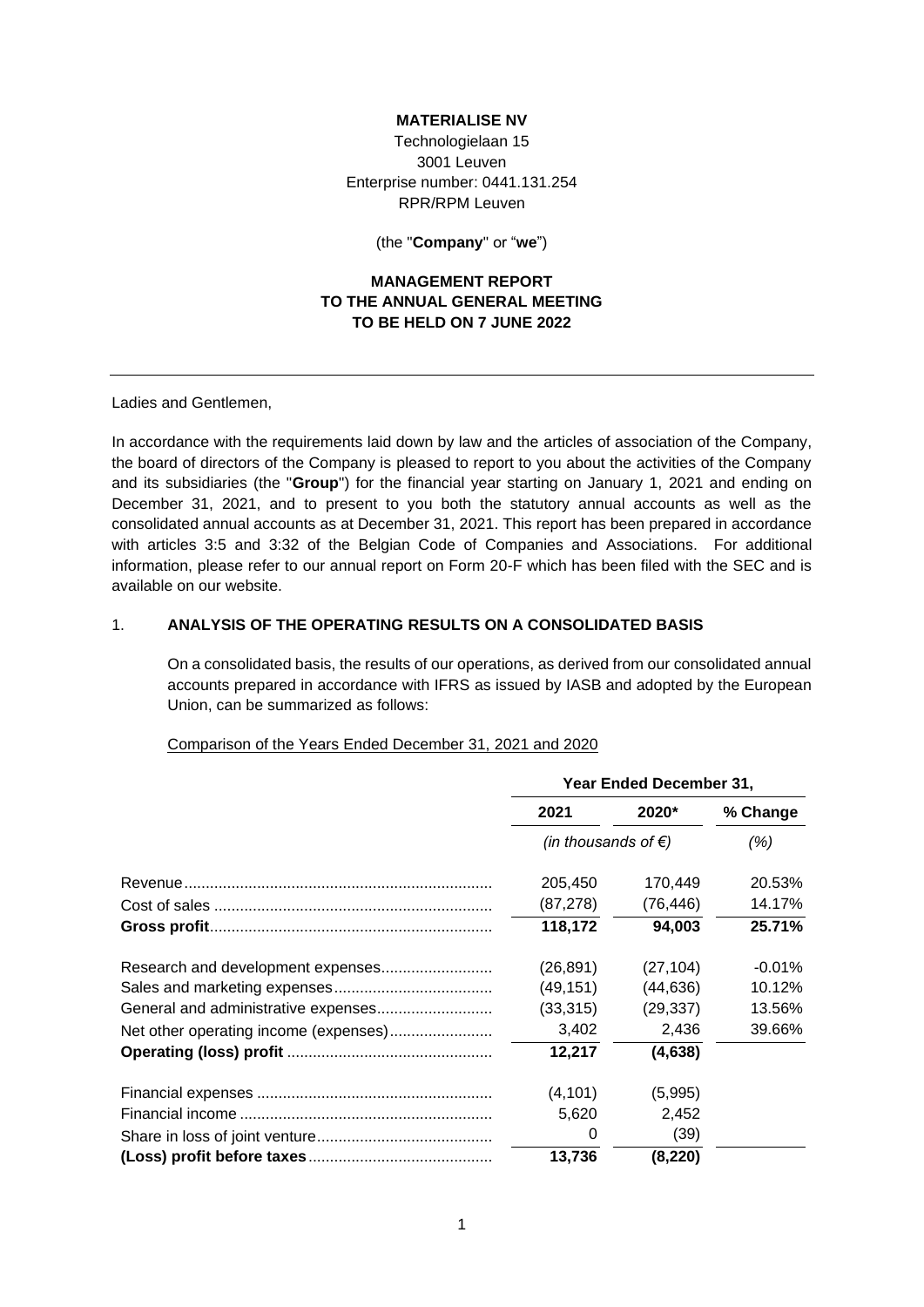| Year Ended December 31,       |          |          |
|-------------------------------|----------|----------|
| 2021                          | $2020*$  | % Change |
| (in thousands of $\epsilon$ ) |          | (%)      |
| (591)                         | 1.028    |          |
| 13,145                        | (7, 193) |          |

\* The year 2020 has been adjusted retrospectively to reflect the final accounting of the business combination with Materialise Motion.

|                                         | <b>Materiali</b><br>se<br><b>Software</b> | <b>Materia</b><br>lise<br><b>Medical</b> | <b>Materialis</b><br>e<br>Manufact<br>uring       | Total<br><b>Segment</b><br>s | <b>Unallocat</b><br>ed $(1)$ | <b>Consolid</b><br>ated |
|-----------------------------------------|-------------------------------------------|------------------------------------------|---------------------------------------------------|------------------------------|------------------------------|-------------------------|
|                                         |                                           |                                          | (in thousands of $\epsilon$ , except percentages) |                              |                              |                         |
| For the year ended<br>December 31, 2021 |                                           |                                          |                                                   |                              |                              |                         |
| Revenues                                | 42,902                                    | 73,368                                   | 89,180                                            | 205,450                      |                              | 205,450                 |
| Segment Adjusted EBITDA                 | 15,705                                    | 20,669                                   | 6,275                                             | 42,649                       | (10, 159)                    | 32,490                  |
| Segment Adjusted EBITDA %.              | 36.6%                                     | 28.2%                                    | 7.0%                                              | 20.8%                        |                              | 15.8%                   |
| For the year ended<br>December 31, 2020 |                                           |                                          |                                                   |                              |                              |                         |
|                                         | 39,054                                    | 61,729                                   | 69,635                                            | 170,418                      | 31                           | 170,449                 |
| Segment Adjusted EBITDA                 | 13,383                                    | 13,915                                   | 2,548                                             | 29,847                       | (9,468)                      | 20,378                  |
| Segment Adjusted EBITDA %.              | 34.3%                                     | 22.5%                                    | 3.7%                                              | 17.5%                        |                              | 12.0%                   |

Comparison for the Years Ended December 31, 2021 and 2020 by Segment

(1) *Unallocated related Segment Adjusted EBITDA consist of corporate research and development, corporate headquarter costs and other operating income (expense).*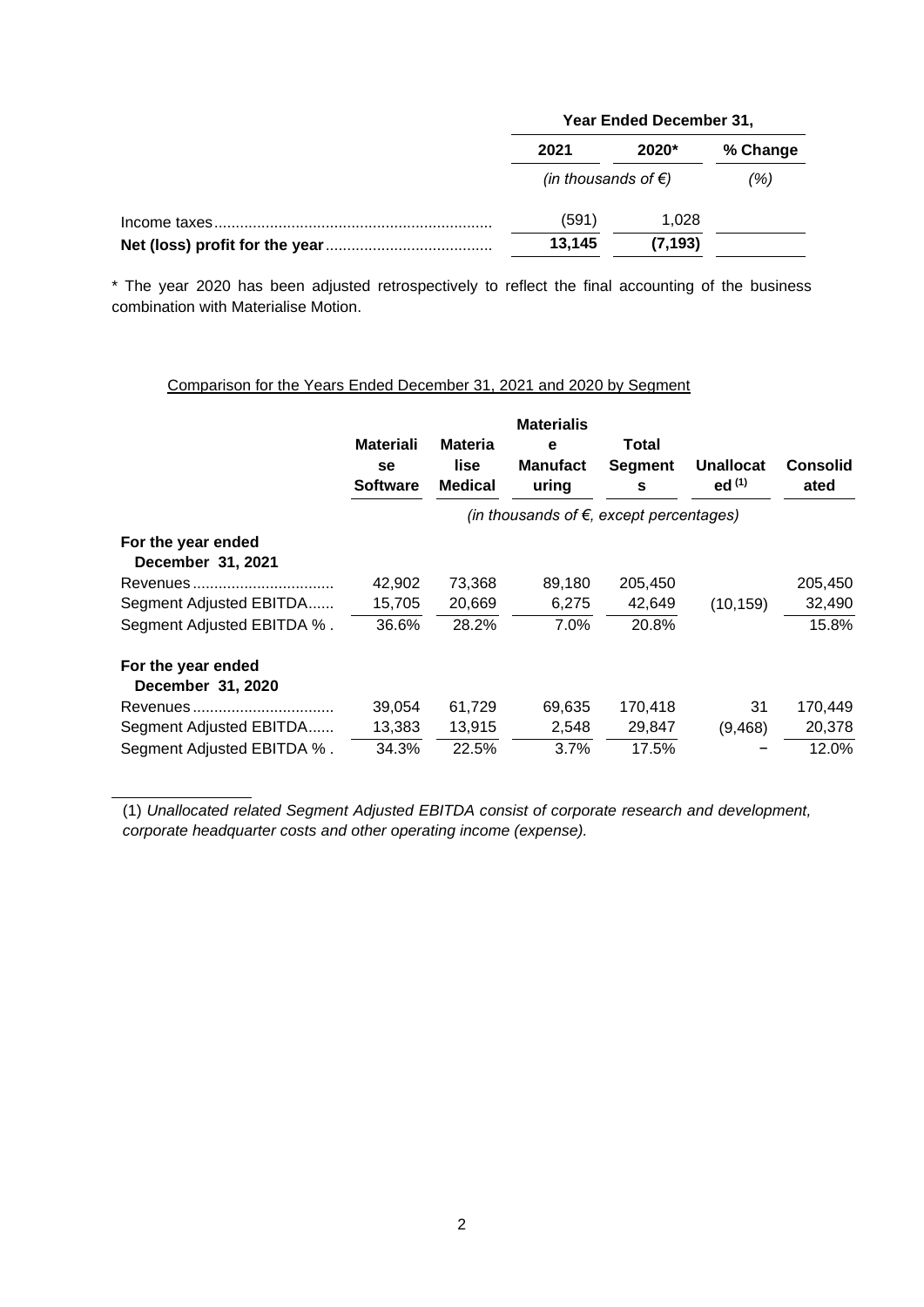|                                                 | Year ended December 31, |         |
|-------------------------------------------------|-------------------------|---------|
| In 000 $\epsilon$                               | 2021                    | 2020*   |
| <b>Assets</b>                                   |                         |         |
| Non-current assets                              | 155,605                 | 165,182 |
| <b>Current assets</b>                           | 257,803                 | 160,741 |
| <b>Total assets</b>                             | 413,408                 | 325,923 |
| <b>Equity and liabilities</b>                   |                         |         |
| Equity attributable to the owners of the parent | 232,577                 | 133.183 |
| Non-controlling interest                        | $-2$                    |         |
| Equity                                          | 232,578                 | 133,183 |
| Non-current liabilities                         | 89,396                  | 108,295 |
| <b>Current liabilities</b>                      | 91,434                  | 84,445  |
| <b>Total equity and liabilities</b>             | 413,408                 | 325,923 |

\* The year 2020 has been adjusted retrospectively to reflect the final accounting of the business combination with Materialise Motion.

### Analysis

*Revenue.* Revenue was  $\epsilon$  205.5 million in the year ended December 31, 2021 compared to  $\epsilon$ 170.4 million in the year ended December 31, 2020, an increase of € 35 million, or 21%. Deferred revenue from license and maintenance fees increased  $\epsilon$  4.1 million to  $\epsilon$  34.3 million in the year ended December 31, 2021.

Revenue from our Materialise Software segment increased € 3.8 million, or 9.9%, from € 39.1 million in the year ended December 31, 2020 to  $\epsilon$  42.9 million in the year ended December 31, 2021. Recurrent revenue, consisting of limited license fees and maintenance fees, decreased by 1.9%. Non-recurrent revenue, mainly consisting of perpetual fees and services, grew by 27.6%. Deferred revenue from license and maintenance fees increased with € 1.9 million in the year ended December 31, 2021.

Revenue from our Materialise Medical segment increased € 11.6 million, or 18.9%, from € 61.7 million in the year ended December 31, 2020 to  $\epsilon$  73.4 million in the year ended December 31, 2021. Medical software revenue grew by 14.1% from 2020 to 2021. Within our medical software department recurrent revenue from annual and renewed licenses and maintenance fees increased 23.1%, reflecting the implementation of our continued strategy focused on products with defined contractual periods. These recurrent revenues represented 83.0% of all medical software revenues in the year ended December 31, 2021, compared to 77.0% in the year ended December 31, 2020. Our non-recurrent revenue from perpetual licenses and services decreased 16.3%. Revenues from medical devices and services grew 21.2% in the year ended December 31, 2021, driven by our CMF business line. As of December 31, 2021, our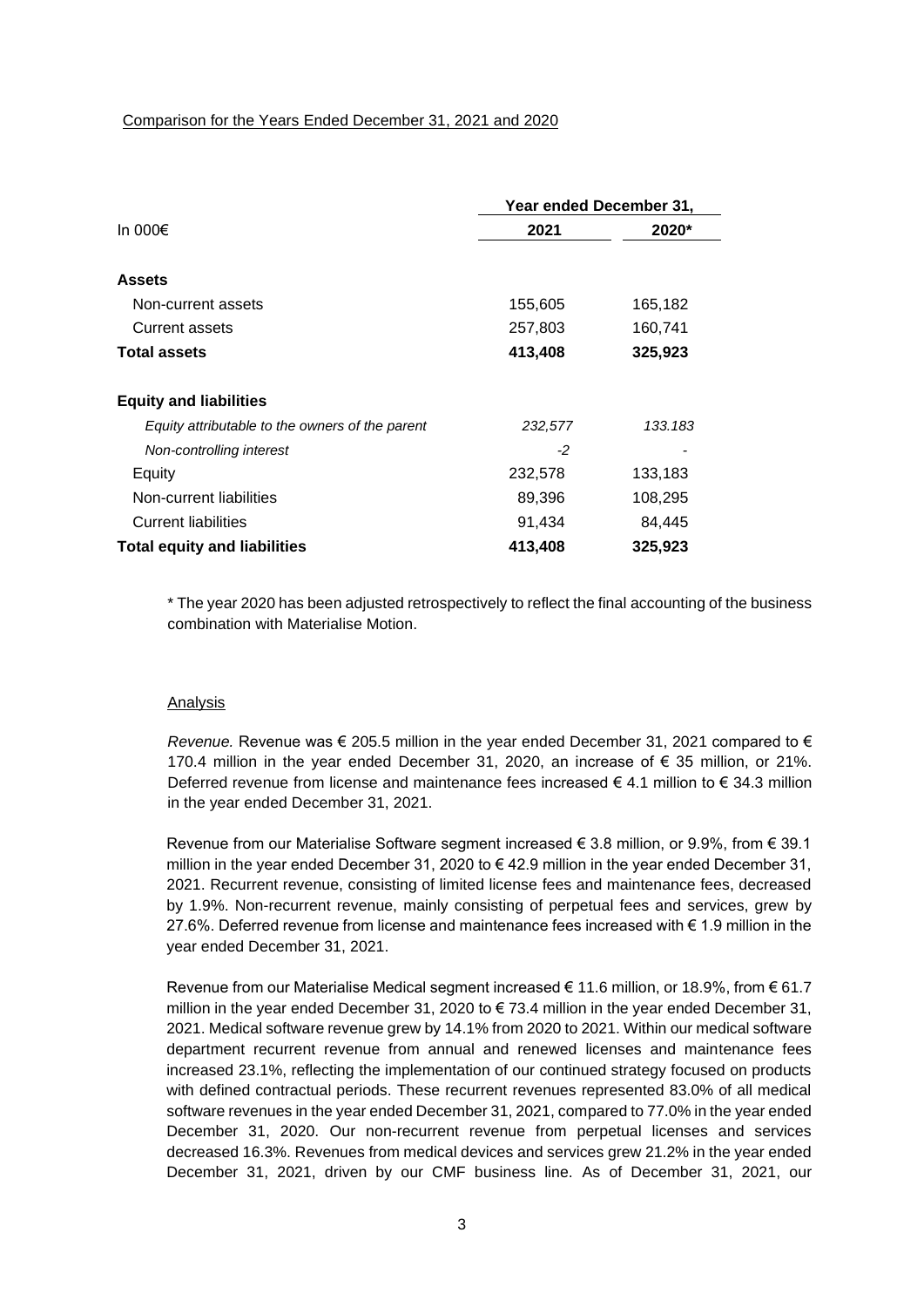Materialise Medical segment operated 48 3D printers, as compared to 41 as of December 31, 2020.

Revenue from our Materialise Manufacturing segment increased € 19.6 million, or 28.2%, from € 69.6 million in the year ended December 31, 2020 to € 89.2 million in the year ended December 31, 2021. Although the automotive, aerospace and certain other industrial business lines continued to be negatively impacted by the ongoing COVID-19 pandemic (in 2021, particularly during the first half of 2021), all business lines recovered strongly in the second half of 2021 despite remaining below pre-pandemic 2019 levels. Materialise Manufacturing operated 153 3D printers as of December 31, 2021, compared to 147 as of December 31, 2020.

*Gross profit.* Gross profit increased  $\epsilon$  24.2 million from  $\epsilon$  94.0 million in the year ended December 31, 2020, to € 118.2 million in the year ended December 31, 2021, mainly driven by increased revenue in all three segments, and improved production capacity levels and efficiency gains. The overall gross profit margin (gross profit divided by our revenue) amounted to 57.5% in the year ended December 31, 2021, compared to 55.2% in the year ended December 31, 2020.

*Research and development, or R&D, sales and marketing, or S&M, and general and administrative, or G&A, expenses.* R&D, S&M and G&A expenses increased, in the aggregate, to € 109.4 million in the year ended December 31, 2021, compared to € 101.1 million in the year ended December 31, 2020. R&D expenses decreased from € 27.1 million to € 26.9 million. Excluding a € 2.1 million impairment charge incurred in 2020, R&D expenses increased 7.5% in 2021. S&M expenses increased from € 44.6 million to € 49.2 million. G&A expenses increased from  $\epsilon$  29.3 million to  $\epsilon$  33.3 million. The increase in G&A expenses included the rollout of our ongoing internal digital transformation project.

*Net other operating income.* Net other operating income increased to  $\epsilon$  3.4 million in the year ended December 31, 2021, compared to  $\epsilon$  2.4 million in the year ended December 31, 2020. The 2020 result included a  $\epsilon$  2.5 million impairment expenditure of goodwill and intangibles and a positive € 0.8 million revaluation income. The 2021 net other operating income included the cost of € 0.2 million impairment of goodwill from the acquisition of Aldema (Metal Belgium) in 2015.

*Net financial income (financial expenses and financial income).* Net financial income was € 1.5 million in the year ended December 31, 2021, compared to a net expense of  $\epsilon$  3.5 million in the year ended December 31, 2020. This difference of  $\epsilon$  5.0 million included a realized exchange gain of € 3.7 million, mainly from positive exchange differences from our USD proceeds on the follow-on offering in June and July of 2021, and € 0.7 million of interest income.

*Income taxes.* Income taxes in the year ended December 31, 2021 resulted in a cost of  $\epsilon$  0.6 million, which was a combination of deferred tax income amounting to  $\epsilon$  0.7 million and current income tax expenses of  $\epsilon$  1.3 million. This income tax cost was mainly due to the fact that markups and margins applied under the group's transfer pricing arrangements returned to prepandemic levels as from July 1, 2021.

*Net profit.* As a result of the elements described above, net profit amounted to € 13.1 million in the year ended December 31, 2021 compared to a net loss of  $\epsilon$  7.2 million in the year ended December 31, 2020, or an increase of  $\epsilon$  20.3 million.

*EBITDA.* As a result of the factors described above, our consolidated EBITDA increased from € 15.1 million in the year ended December 31, 2020 to  $\epsilon$  32.7 million in the year ended December 31, 2021, an increase of € 17.6 million, or 117%.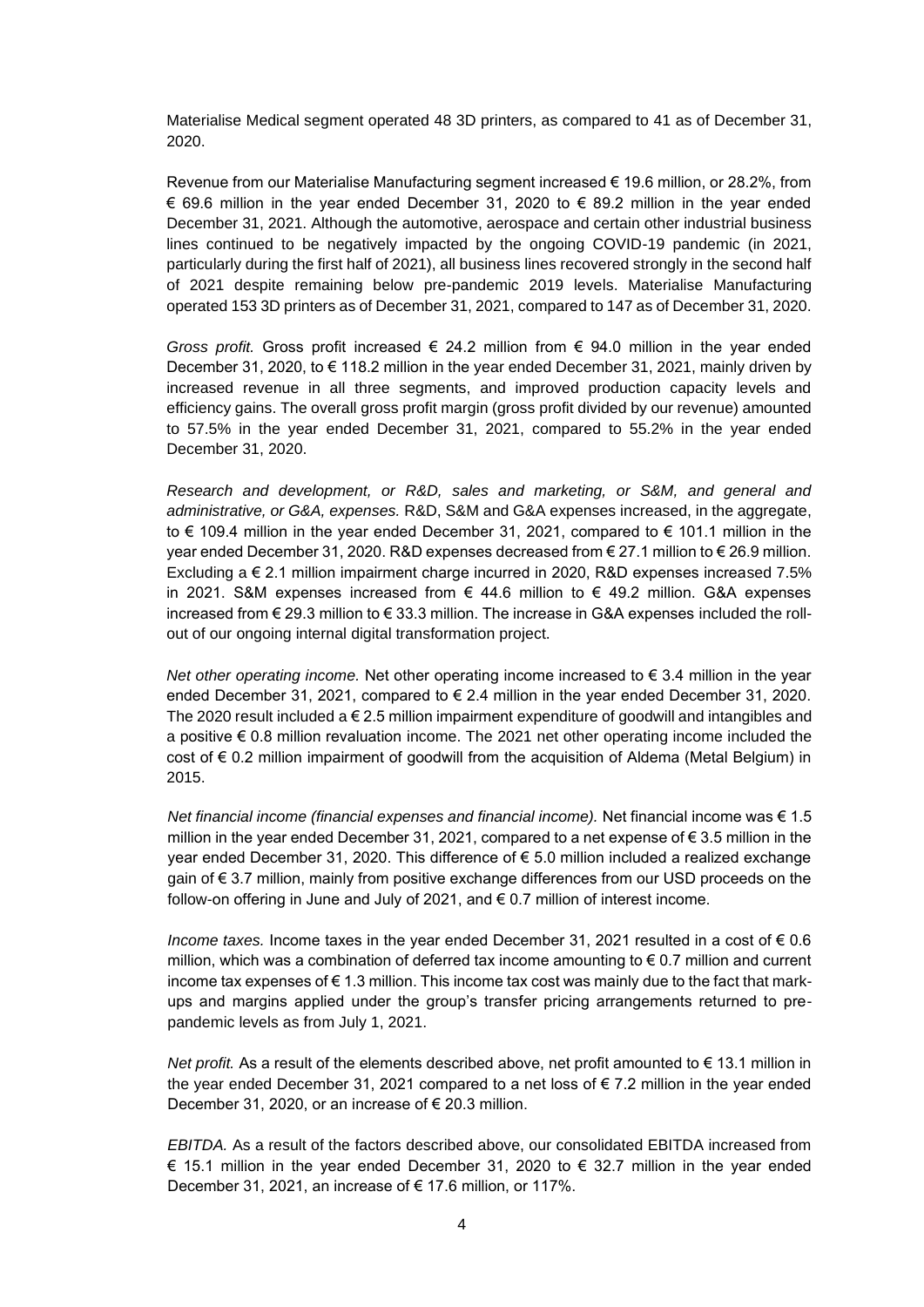Our Materialise Software segment's Adjusted EBITDA increased from € 13.4 million in the year ended December 31, 2020 to € 15.7 million in the year ended December 31, 2021, an increase of € 2.4 million, or 17.9%. This segment's Adjusted EBITDA margin (the segment's Adjusted EBITDA divided by the segment's revenue) increased from 34.3% for the year ended December 31, 2020 to 36.6% in the year ended December 31, 2021. The increase in the Adjusted EBITDA margin was a result of the 9.9% growth in revenue, while S&M, R&D and G&A expenditures in the aggregate increased by 5.5% .

Our Materialise Medical segment's Adjusted EBITDA increased from € 13.9 million in the year ended December 31, 2020 to  $\epsilon$  20.7 million in the year ended December 31, 2021. The segment's Adjusted EBITDA margin increased from 22.5% in the year ended December 31, 2020 to 28.2% in the year ended December 31, 2021. The increase in the segment's Adjusted EBITDA margin was due to the 18.9% growth in revenue, and improved production capacity levels and efficiencies, while S&M, R&D, and G&A expenditures in the aggregate increased 6.1%. The year ended December 31, 2020 included the  $\epsilon$  2.1 million impairment charge on the tracheal splint development project.

Our Materialise Manufacturing segment's Adjusted EBITDA increased from € 2.5 million in the year ended December 31, 2020 to € 6.3 million in the year ended December 31, 2021. The Adjusted EBITDA margin of this segment increased from 3.7% in the year ended December 31, 2020 to 7.0% in the year ended December 31, 2021, as a result of the 28% revenue growth, and improved production capacity levels and efficiencies.

The total balance sheet amounted to  $\epsilon$  413.4 million in the year ended December 31, 2021, compared to € 325.9 million in the year ended December 31, 2020.

Non-current assets decreased € 9.6 million from € 165.2 to € 155.6 million in the year ended December 31, 2021. Our goodwill increased by € 0.1 million. Our intangible assets, property, plant & equipment and right-of-use assets decreased by € 7.1 million to € 125.2 million. Our other non-current assets amount to  $\epsilon$  7.5 million.

Our cash and cash equivalents increased with  $\epsilon$  84.5 million to  $\epsilon$  196.0 million per December 31, 2021.

Our loans & borrowings decreased € 14.0 million to € 90.5 million per December 31, 2021. Of the total debt,  $\epsilon$  17.8 million is short term.

Total equity per December 31, 2021 amounts to  $\epsilon$  232.6 million compared to  $\epsilon$  133.2 million last year.

## 2. **ANALYSIS OF THE OPERATING RESULTS AT THE LEVEL OF THE COMPANY**

At the level of the Company, the results of our operations, as derived from our statutory annual accounts prepared in accordance with Belgian GAAP, can be summarized as follows:

Comparison of the Years Ended December 31, 2021 and 2020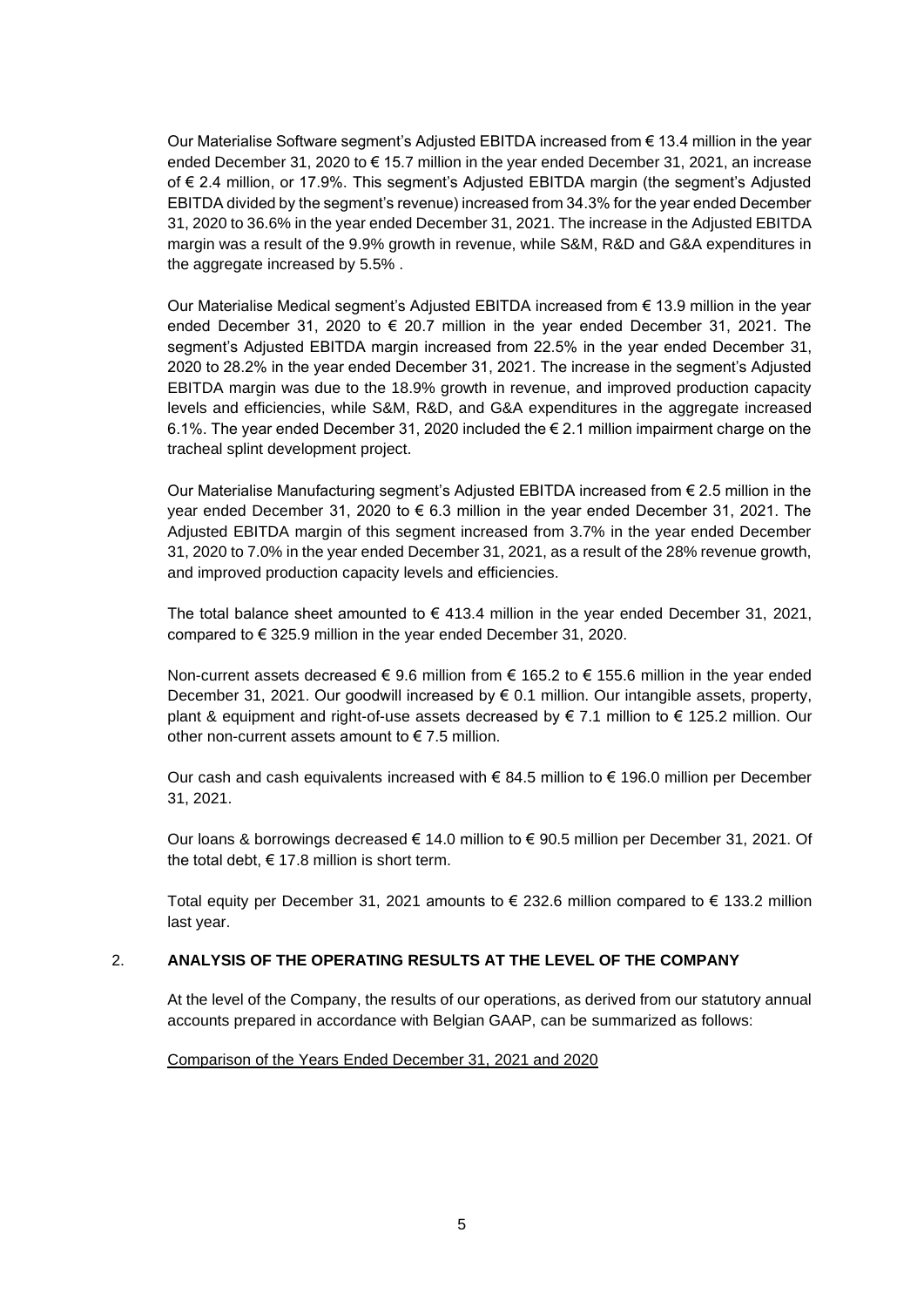#### **Year Ended December 31,**

|                                                    | 2021                          | 2020     | % Change  |
|----------------------------------------------------|-------------------------------|----------|-----------|
|                                                    | (in thousands of $\epsilon$ ) |          | (%)       |
| Operating income                                   | 158,032                       | 133,434  | 18.4%     |
| 70 Turnover                                        | 128,692                       | 111,059  | 15.9%     |
| 71 Stocks of finished goods and WIP increase       | 14                            | $-342$   |           |
| 72 Own work capitalized                            | 23,323                        | 17,591   | 32.6%     |
| 74 Other operating income                          | 5,882                         | 5,011    | 17.4%     |
| 76 Non-recurring operating income                  | 121                           | 114      |           |
| Operating charges                                  | 149,816                       | 135,081  | 10.9%     |
| 60 Raw materials-consumables                       | 27,853                        | 24,628   | 13.1%     |
| 61 Services and other goods                        | 44,167                        | 38,499   | 14.7%     |
| 62 Remuneration, social security and pensions      | 46,830                        | 41,855   | 11.9%     |
| 63 Depreciations and other amounts written off     | 29,164                        | 29,377   | $-0.7%$   |
| 64 Other operating charges                         | 931                           | 556      | 67.4%     |
| 66 Non-recurring operating charges                 | 871                           | 166      |           |
| Operating profit (loss)                            | 8,217                         | $-1,647$ | $-599.0%$ |
| Financial income                                   | 10,818                        | 6,250    |           |
| Financial charges                                  | 7,298                         | 4,052    |           |
| Gain (loss) on ordinary activities before taxes    | 11,736                        | 552      |           |
| Transfer from deferred taxes and tax free reserves | 1                             | 5        |           |
| Taxes on result                                    | 229                           | 187      |           |
| Net profit                                         | 11,508                        | 370      |           |

|                               |                               | Year Ended December 31, |  |
|-------------------------------|-------------------------------|-------------------------|--|
|                               | 2021                          | 2020                    |  |
|                               | (in thousands of $\epsilon$ ) |                         |  |
| Assets                        | 389,640                       | 289,715                 |  |
| Formation expenses            | 4,303                         |                         |  |
| Fixed assets                  | 146,311                       | 139,264                 |  |
| Current assets                | 239,026                       | 150,452                 |  |
| <b>Equity and Liabilities</b> | 389,640                       | 289,715                 |  |
| Equity                        | 233,269                       | 128,817                 |  |
| Provisions and deferred taxes | 154                           | 1,243                   |  |
| Amounts payable               | 156,217                       | 159,656                 |  |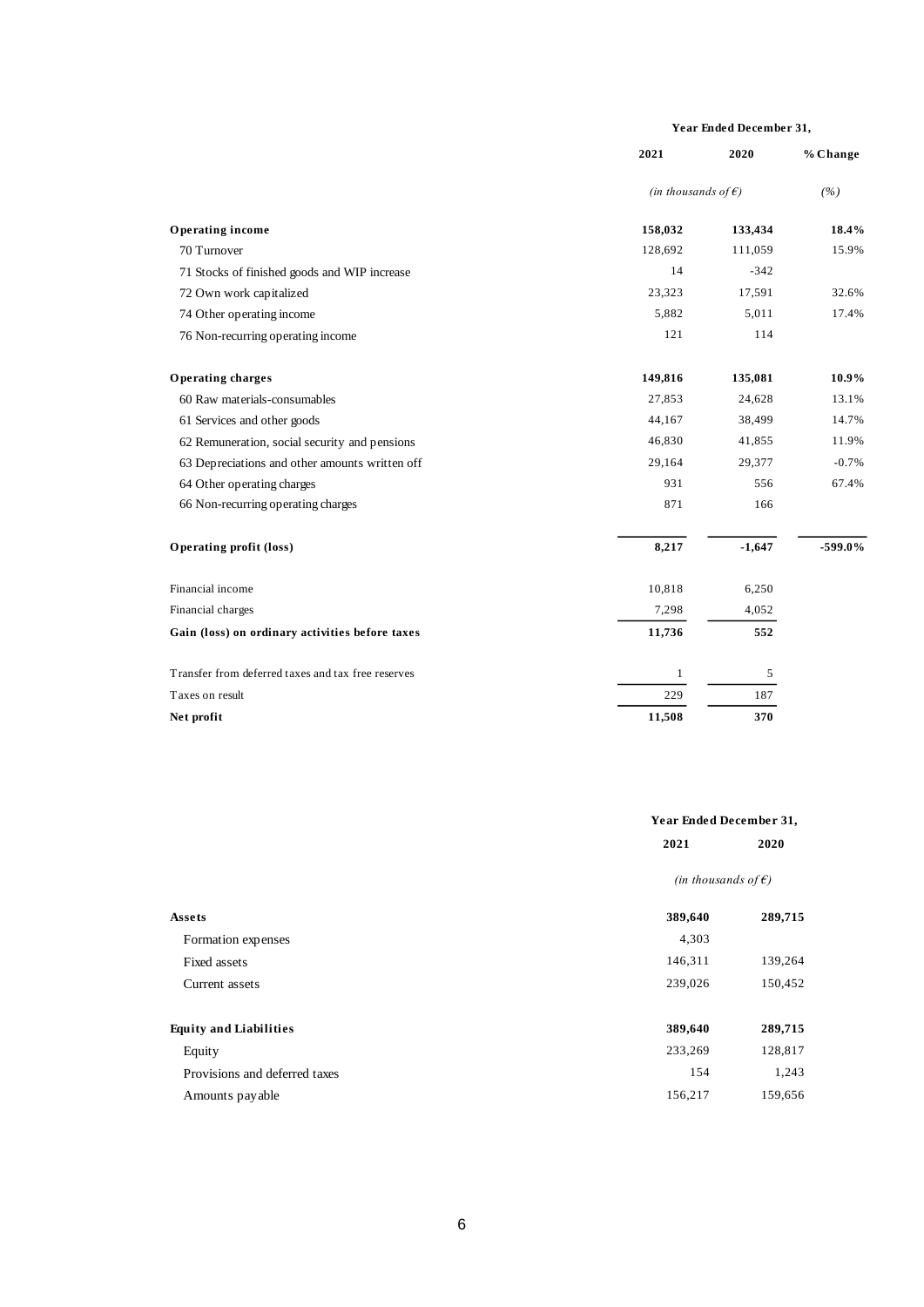### *Analysis*

The evolution of the operations of the Company is in line with the operations of the Group. Reference is made to Section 1 of this report in this respect.

Operating income was €158.0 million in the year ended December 31, 2021 compared to €133.4 million in the year ended December 31, 2020, an increase of €24.6 million, or 18.4%.

Operating charges amounted to  $€149.8$  million in the year ended December 31, 2021, compared to €135.1 million in the year ended December 31, 2020. This increase of 10.9% was mainly due to:

- higher purchases of raw materials & consumables of  $\epsilon$ 3.2 million;
- higher purchases of services & other goods of  $E5.7$  million;
- a remuneration cost increase of  $E$ 5.0 million or 11.9%;
- depreciation and provisions decreased  $\epsilon$ 0.2 million to  $\epsilon$ 29.2 million and includes 100% depreciation of development expenses of €21.8 million that were activated in 2021, allowing the company to keep benefiting from tax credits.

As a result, the operating profit in 2021 amounted to €8.2 million, compared to -€1.6 million in 2020.

Financial income amounted to €10.8 million in 2021, compared to €6.2 million in 2020 and included dividends of €2.4 million received from subsidiaries.

Financial charges amounted to €7.3 million in the year ended December 31, 2021, compared to €4.1 million in the year ended December 31, 2020.

In 2021 there is a net profit of €11.5 million, compared to a net profit of €0.4 million last year.

The total balance sheet amounted to €389.6 million in the year ended December 31, 2021, compared to €289.7 million in the year ended December 31, 2020. The increase is mainly due to the capital increases in 2021 amounting to €92.9 million.

Fixed assets net book value increased  $\epsilon$ 7.0 million to  $\epsilon$ 146.3 million in the year ended December 31, 2021. Our tangible and intangible fixed assets decreased slightly to €44.5 million (€47.0 million last year). Our participating interests increased with €2.5 million to €42.8 million, as a result of a capital increase of €2.5 million in Materialise Motion NV and the purchase of the remaining shares in Rapidfitf NV for €0.9 million, which is now fully owned by Materialise NV.

Our other long term receivables of €6.2 million per December 31, 2021 included a convertible loan to Fluidda NV of €3.2 million and to Link3D Inc. of €2.2 million

Our cash at bank increased €79.8 million to €170.4 million per December 31, 2021.

Our financial debt decreased €11.3 million to €83.1 million per December 31, 2020 of which €15.7 million is related to short term debt.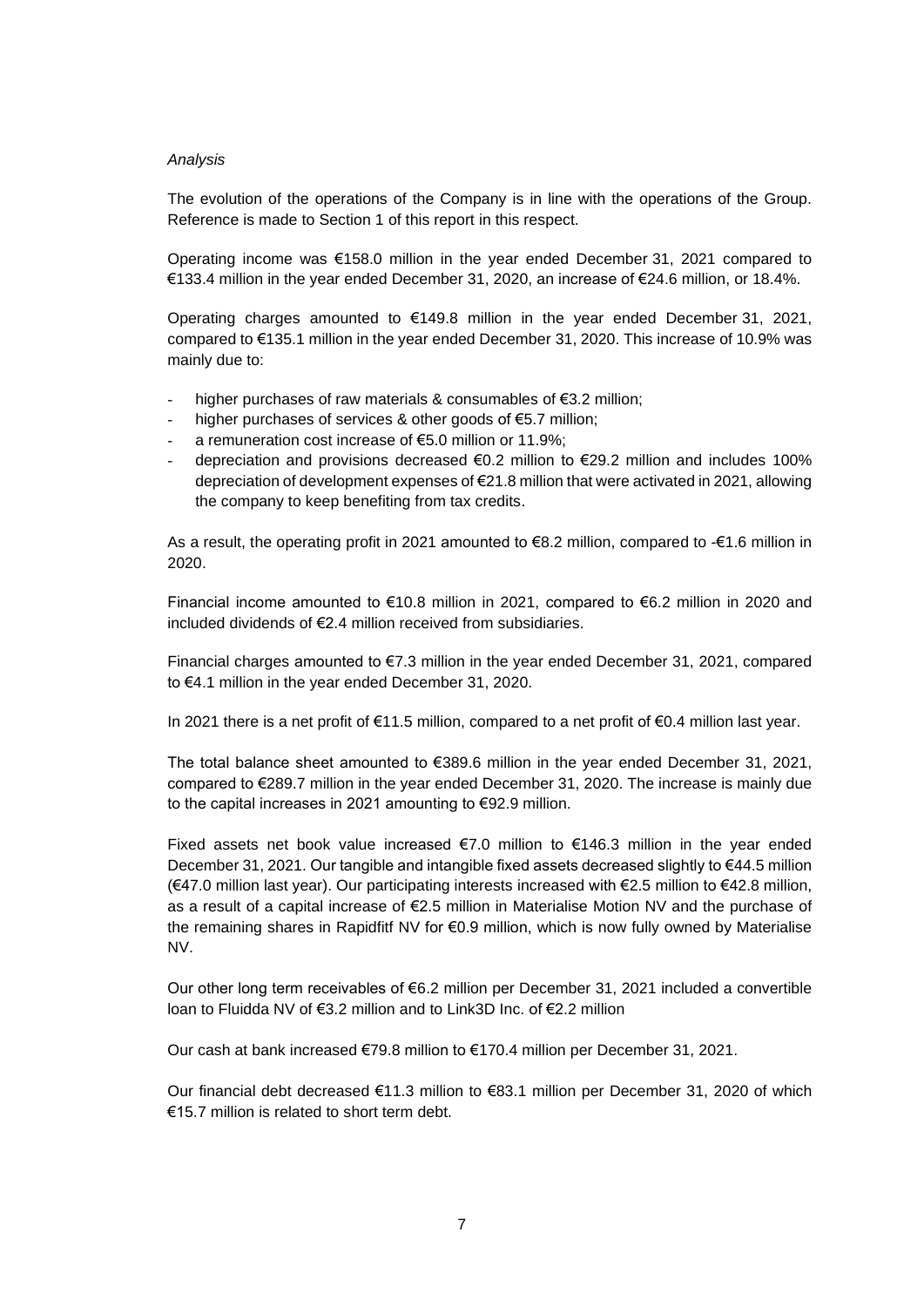Total equity per December 31, 2021 amounts to €233.3 million compared to €128.8 million last year. This increase is the result of the net profit of the year of €11.5 million and a capital increase of €92.9 million.

Based on the positive operating result of the year, we maintain our valuation rules in the company based on going concern. Such presumption is justified by the Company's equity position of €233.3 million per December 31, 2021 and the outcome of the sensitivity testing that we have performed on our projected income statements and bank covenants.

### *Appropriation of profit*

The net profit for 2021, to be appropriated, amounted to €11,508,643.

Together with the loss carried forward from previous financial years €22,975,642, we propose the total amount to be appropriated of €11,466,999 to be carried forward in its entirety.

## 3. **STRUCTURE AND DEVELOPMENT OF THE GROUP**

On December 31, 2021, Materialise NV had the following 26 (direct and indirect) subsidiaries:

| <b>Name</b>                                           | Jurisdiction of      |
|-------------------------------------------------------|----------------------|
|                                                       | Incorporation        |
| Materialise France SAS                                | France               |
| Materialise GmbH                                      | Germany              |
| Materialise Japan K.K.                                | Japan                |
| Materialise SRO                                       | The Czech Republic   |
| Materialise USA, LLC                                  | <b>United States</b> |
| Materialise UK Limited                                | United Kingdom       |
| <b>OBL SAS</b>                                        | France               |
| Materialise Austria GmbH                              | Austria              |
| Materialise SDN, Bhd.                                 | Malaysia             |
| Materialise Ukraine LLC                               | Ukraine              |
| RapidFit NV                                           | Belgium              |
| Materialise SA                                        | Poland               |
| Meridian Technique Limited                            | United Kingdom       |
| OrthoView Holdings Limited                            | United Kingdom       |
| Materialise Colombia SAS                              | Colombia             |
| Materialise Motion NV                                 | <b>Belgium</b>       |
| Materialise Shanghai Co. Ltd.                         | China                |
| Materialise Australia PTY Ltd                         | Australia            |
| Materialise S.R.L.                                    | Italy                |
| <b>ACTech Holding GmbH</b>                            | Germany              |
| <b>ACTech GmbH</b>                                    | Germany              |
| <b>ACTech North America Inc.</b>                      | <b>United States</b> |
| Engimplan Engenharia de<br>Implante<br>Industria<br>Е |                      |
| Comércio Ltda.                                        | <b>Brazil</b>        |
| Engimplan Holding Ltda.                               | Brazil               |
| Materialise Limited                                   | South Korea          |
| Tianjin Zhenyuan Materialise Medical Technology Ltd   | China                |

Materialise also has representative offices in Spain and in Hungary.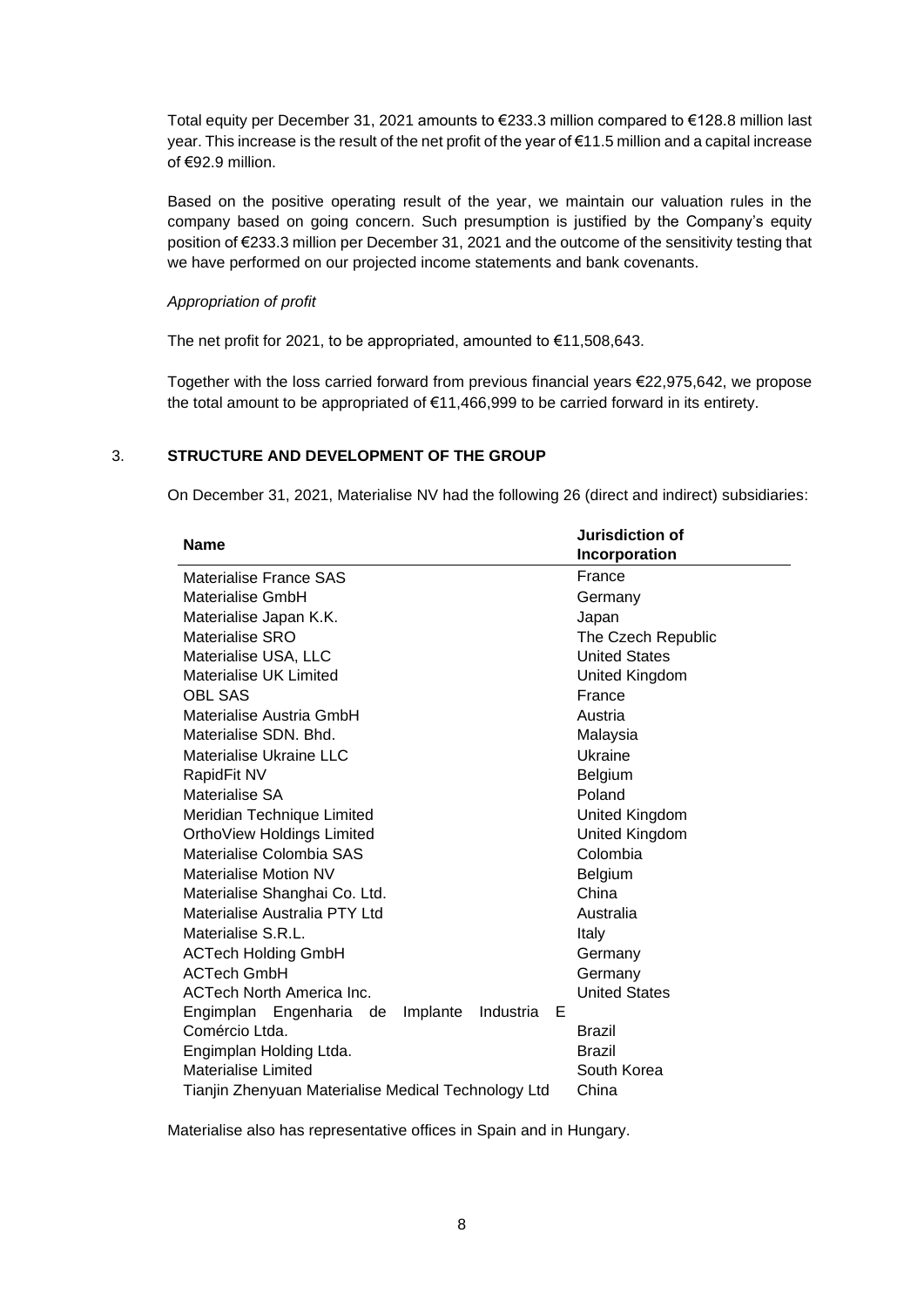On April 9, 2021, we acquired an option to buy Link3D Inc., which we exercised on November 15, 2021. We closed the acquisition on January 4, 2022. This acquisition was effectuated through our U.S. subsidiary, Materialise USA, LLC. As a result of this transaction, Materialise USA has become the sole shareholder of Link3D. Link3D is an additive workflow and digital manufacturing software company. The acquisition of Link3D is intended to strengthen and accelerate the creation of the Materialise software platform.

On June 22, 2021, together with Zhenyuan (Tianjin) Medical Appliances Technology Co., Ltd., we incorporated a Chinese joint venture with the name Tianjin Zhenyuan Materialise Medical Technology Limited Company. We hold 51% of the shares of this joint venture.

On October 8, 2021, we acquired the remaining 16.66% of the shares in Rapidfit NV, making us Rapidfit's sole shareholder.

In January 2022, we filed a voluntary application to strike Materialise UK off the UK company register. A notice in this respect was published in The London Gazzette on February 8, 2022. As a result, Materialise UK has been struck off the register and was dissolved on April 8, 2022.

## 4. **MATERIAL EVENTS SINCE THE END OF THE FINANCIAL YEAR**

### *Closing of acquisition of Link3D*

On April 9, 2021, the Group acquired an option to buy Link3D Inc.. On November 15, 2021, Materialise provided notice to Link3D of its intention to exercise the option. The acquisition was completed on January 4, 2022. This acquisition was effectuated through the Group's U.S. subsidiary, Materialise USA, LLC.

### *Impact of the armed conflict in Ukraine*

We have historically maintained an office in Kyiv, employing over 400 collaborators who were mainly engaged in engineering, software development and supporting IT and staff functions. As a result of the armed conflict in Ukraine, our operations from our Kyiv office have come to a standstill.

To-date, most our our personnel from the office in Kyiv have continued to work for us throughout the armed conflict, either remotely from Ukraine or other neighboring countries or from our Wroclaw office, while others remain unable to perform their work.As of the date of this annual report, we have been able to continue servicing our customers without significant disruption or delay, as personnel with similar skills and competencies located elsewhere in the world have increased their roles and responsibilities to assist displaced personnel.

Despite our initiating an intense relocation and support program, it is impossible to predict how much of our Ukrainian workforce will be able or willing to continue working for us. As we are unable to predict how the armed conflict in Ukraine will evolve, we cannot exclude that delays or disruption in certain of our services may occur, which could impact our business and operations, results of operations, financial condition, cash flows and liquidity.

Although the impact of the armed conflict in Ukraine has not had a material adverse effect on our financial results to-date, we have incurred, and will continue to, incur expenses related to the relocation and support efforts of Ukrainian personnel, and we will be affected by additional operating expenses from hiring additional and more expensive resources outside Ukraine.

It is still uncertain to what extent some of the development projects of our Materialise Software and Materialise Medical segments, and to a lesser extent our Materialise Manufacturing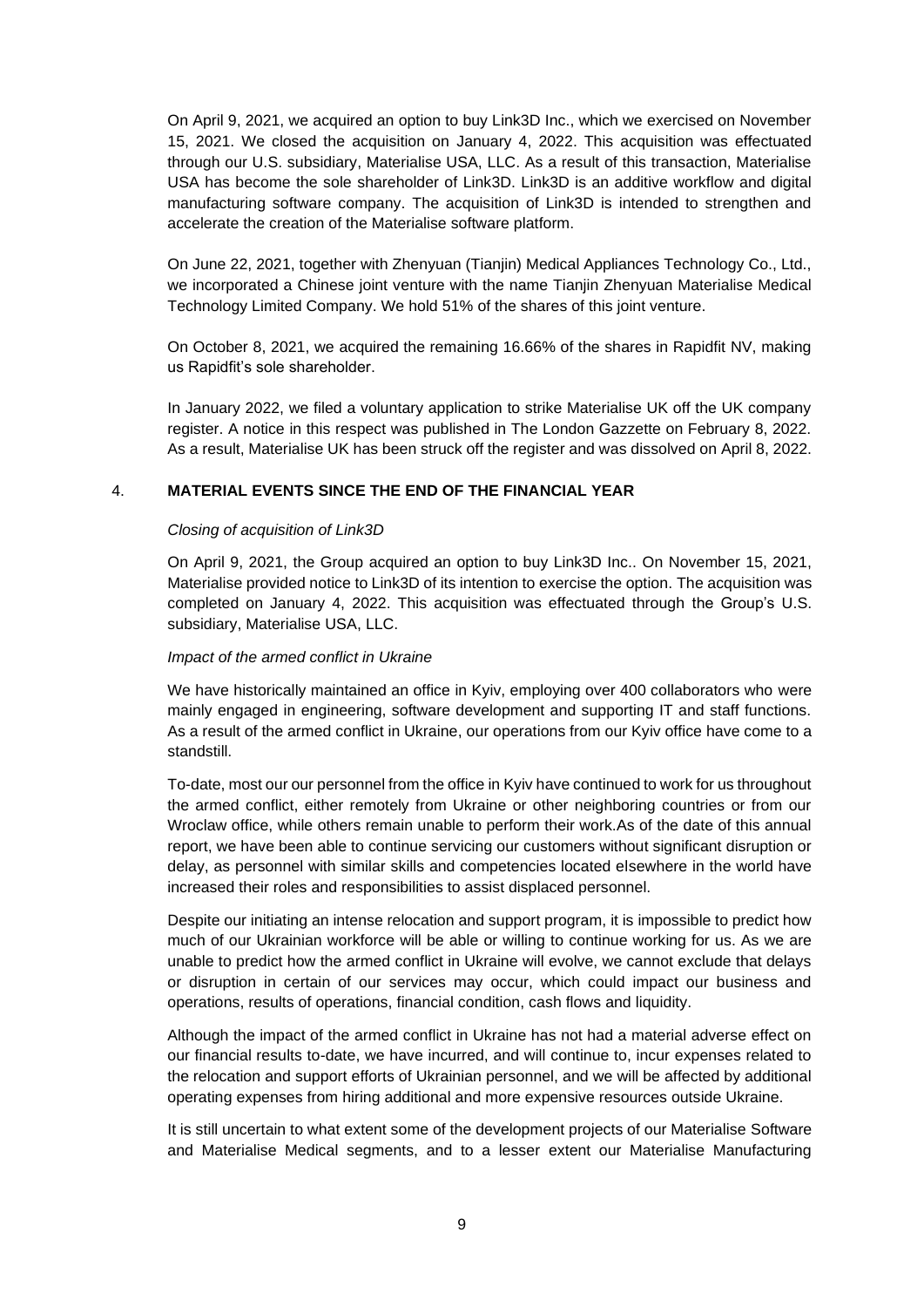segment, will be impacted. As a result of such impact, some of our anticipated product releases may be delayed, which may adversely affect our revenue.

In addition, although only a small percentage of our historical revenues was generated in Russia, we expect that the trade sanctions that have been imposed against Russia by, among others, the United States and the European Union, will have a negative impact on our revenue for the year ended December 31, 2022.

As of the date of this annual report, we are unable to predict how the armed conflict in Ukraine will evolve or what the impact of any political and direct and indirect economic repercussions will be on the global economy and our business. Indirect economic repercussions could, for example, come from continued or further increased inflation, or currencies instability. As a result, we are unable to assess with certainty its impact on our business and operations, results of operations, financial condition, cash flows and liquidity.

## 5. **RISKS AND UNCERTAINTIES**

The risks and uncertainties, with which both the Group and the Company are faced, can be summarized as follows. For a more detailed explanation of these risks, please refer to the 20- F related to fiscal year 2021. However, other than those risks and uncertainties, we are not aware of any circumstances that are likely to have a material influence on the development of the Company.

- The ongoing COVID-19 global health crisis adversely impacted our business and results of operations in 2021 and may continue to have a material adverse impact on our business, results of operations, financial condition, cash flows or liquidity.
- We may not be able to maintain or increase the market share or reputation of our software and other products and services that they need to remain or become a market standard.
- We may not be successful in continuing to enhance and adapt our software, products and services in line with developments in market technologies and demands.
- The research and development programs that we are currently engaged in, or that we may establish in the future, may not be successful and our significant investments in these programs may be lost.
- Existing and increased competition may reduce our revenue and profits.
- We rely on collaborations with users of our additive manufacturing solutions to be present in certain large-scale markets and, indirectly, to expand into potentially high-growth specialty markets. Our inability to continue to develop or maintain these relationships in the future could harm our ability to remain competitive in existing markets and expand into other markets.
- Our revenue and results of operations may fluctuate.
- Demand for additive manufacturing generally and our additive manufacturing software solutions, products and services in particular may not increase adequately.
- We are dependent upon sales to certain industries.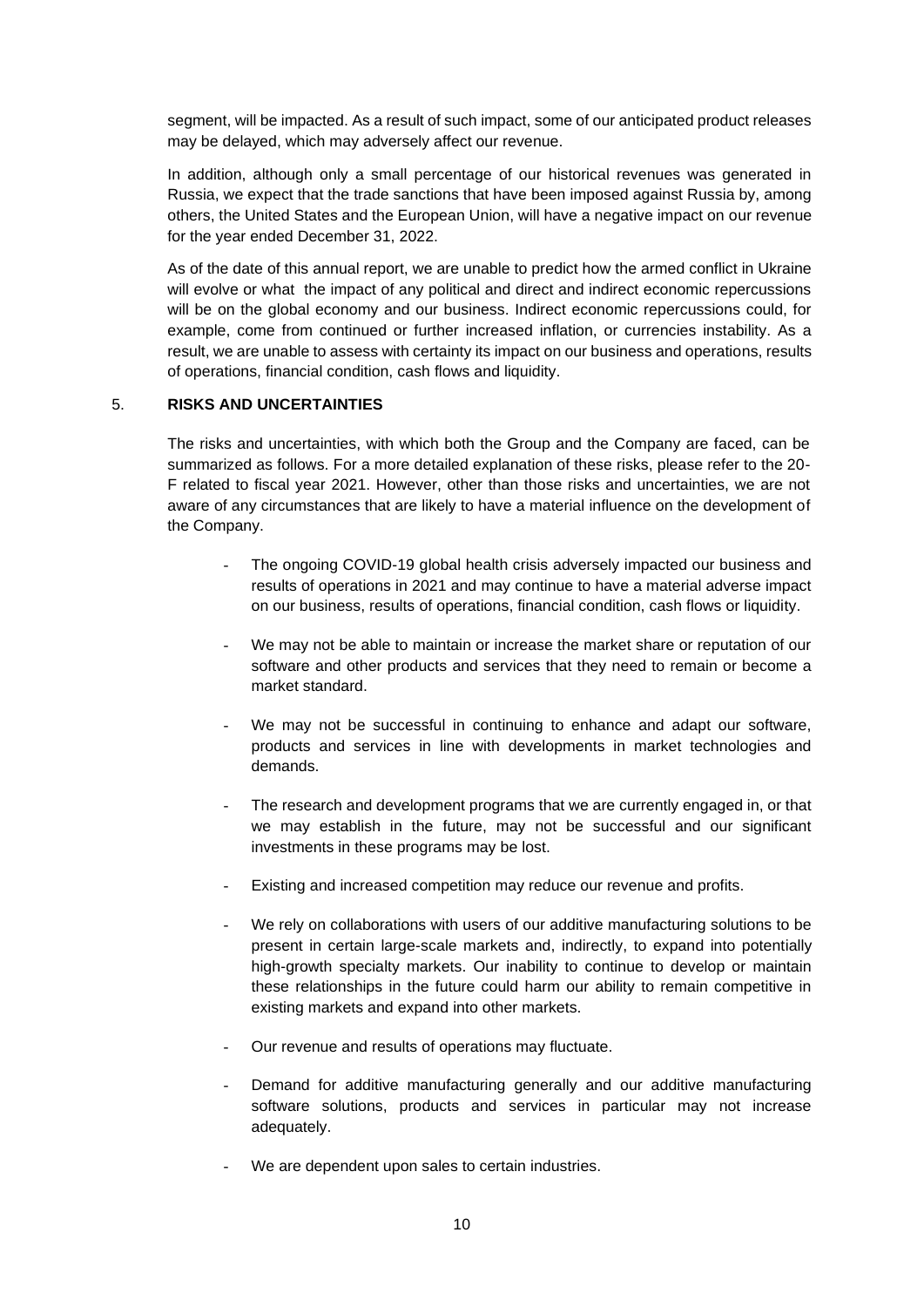- If our relationships with suppliers, including with limited source suppliers of consumables, were to terminate or our manufacturing arrangements were to be disrupted, our business could be adversely affected.
- The dominant software subscription model in the industrial sector is changing, and we may not be successful in developing a cloud-based platform to offer our software.
- We depend on the knowledge and skills of key personnel throughout our entire organization, and if we are unable to retain and motivate them or recruit additional qualified personnel, our operations could suffer.
- We may need to raise additional capital from time to time in order to meet our growth strategy and may be unable to do so on attractive terms, or at all.
- As a result of the armed conflict in Ukraine, we have ceased our operations in our office in Kyiv.
- Our international operations subject us to various risks, and our failure to manage these risks could adversely affect our results of operations.
- We may engage in acquisitions or investments that could disrupt our business, cause dilution to our shareholders and harm our financial condition and results of operations.
- We may enter into collaborations, in-licensing arrangements, joint ventures, strategic alliances or partnerships with third parties that may not result in the development of commercially viable products or the generation of significant future revenue.
- Failure to comply with applicable anti-corruption and trade sanctions legislation could result in fines, criminal penalties and an adverse effect on our business.
- Errors or defects in our software or other products could cause us to incur additional costs, lose revenue and business opportunities, damage our reputation and expose us to potential liability.
- We rely on our information technology systems to manage numerous aspects of our business and customer and supplier relationships, and a disruption of these systems could adversely affect our results of operations.
- A breach of security in our products or computer systems may compromise the integrity of our products, harm our reputation, create additional liability and adversely impact our financial results.
- If our service center operations are disrupted, sales of our 3D printing services, including the medical devices that we print, may be affected, which could have an adverse effect on our results of operations.
- Our medical business, financial condition, results of operations and cash flows could be significantly and negatively affected by substantial government regulations.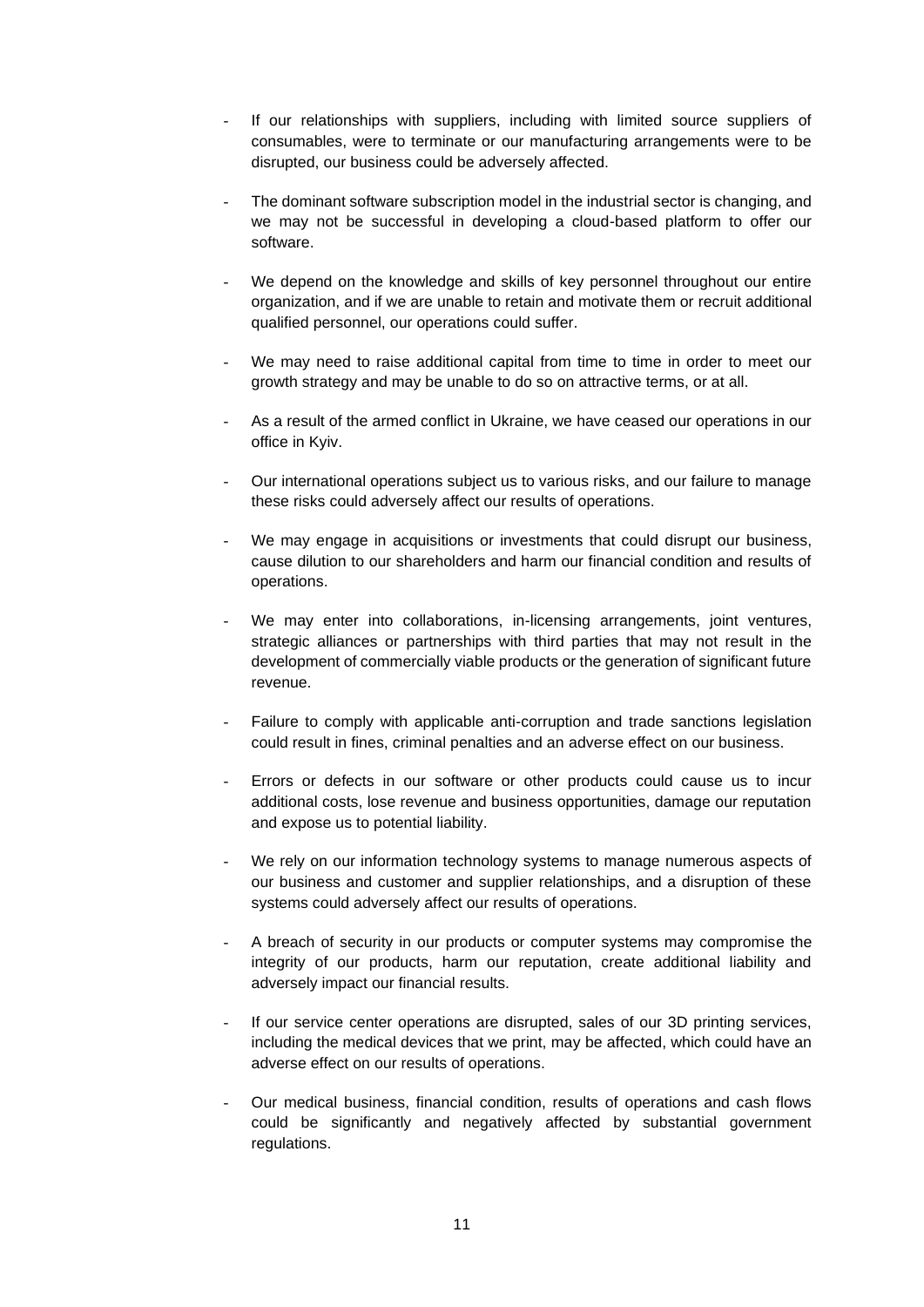- If we are unable to obtain patent protection for our products or otherwise protect our intellectual property rights, our business could suffer.
- We cannot predict the outcome of an arbitration proceeding in which we are involved.
- We do not expect to be a passive foreign investment company for U.S. federal income tax purposes; however, there is a risk that we may be classified as a passive foreign investment company, which could result in materially adverse U.S. federal income tax consequences to U.S. investors.

### 6. **RESEARCH AND DEVELOPMENT**

We have an ongoing research and development program to improve and expand the capabilities of our existing technology portfolio, which reflects our continued investments in a range of disciplines, including software development, industrial, mechanical and biomedical engineering, physics and chemistry.

We have a long history of research and development through collaborations, which augment our internal development efforts. As of December 2021, we were active in over 20 government funded research projects and we also employed multiple researchers with a publicly funded scholarship. With our platform technologies and strong track record in successful commercialization of scientific innovations, we receive many requests for participation in new development projects. While we strongly protect our intellectual property in our core competencies, many of our products require collaborations in order to create healthy ecosystems for their successful implementation.

As of December 31, 2021, we had approximately 70 active research and development projects in various stages of completion and approximately 444 FTEs and fully dedicated consultants working on research and development in our facilities in Belgium, France, Germany, the United Kingdom, the United States, Ukraine, China and Malaysia.

In addition, our strategic partnership with BASF New Business GmbH focuses on collaboration for research and development activities in multiple areas, primarily focusing on the introduction of new plastic materials in additive processes.

We also regularly apply for research and development grants and subsidies under European, Belgian, British, French and German, grant rules. The majority of these grants and subsidies are non-refundable. We have received grants and subsidies from different authorities, including the Flemish government (VLAIO, or *Vlaams Agentschap Innoveren en Ondernemen*), the European Union (FP7 and H2020 framework programs) and BMBF, the German Federal Ministry of Education and Research.

We expect to continue to invest significantly in research and development in the future.

## 7. **FINANCIAL INSTRUMENTS**

The Company has used interest rate and foreign currency swaps as financial instruments in the course of the financial period. More detailed information is included in note 25 of our annual report on Form 20-F.

### 8. **MISCELLANEOUS**

### 8.1 **Internal audit and risk management**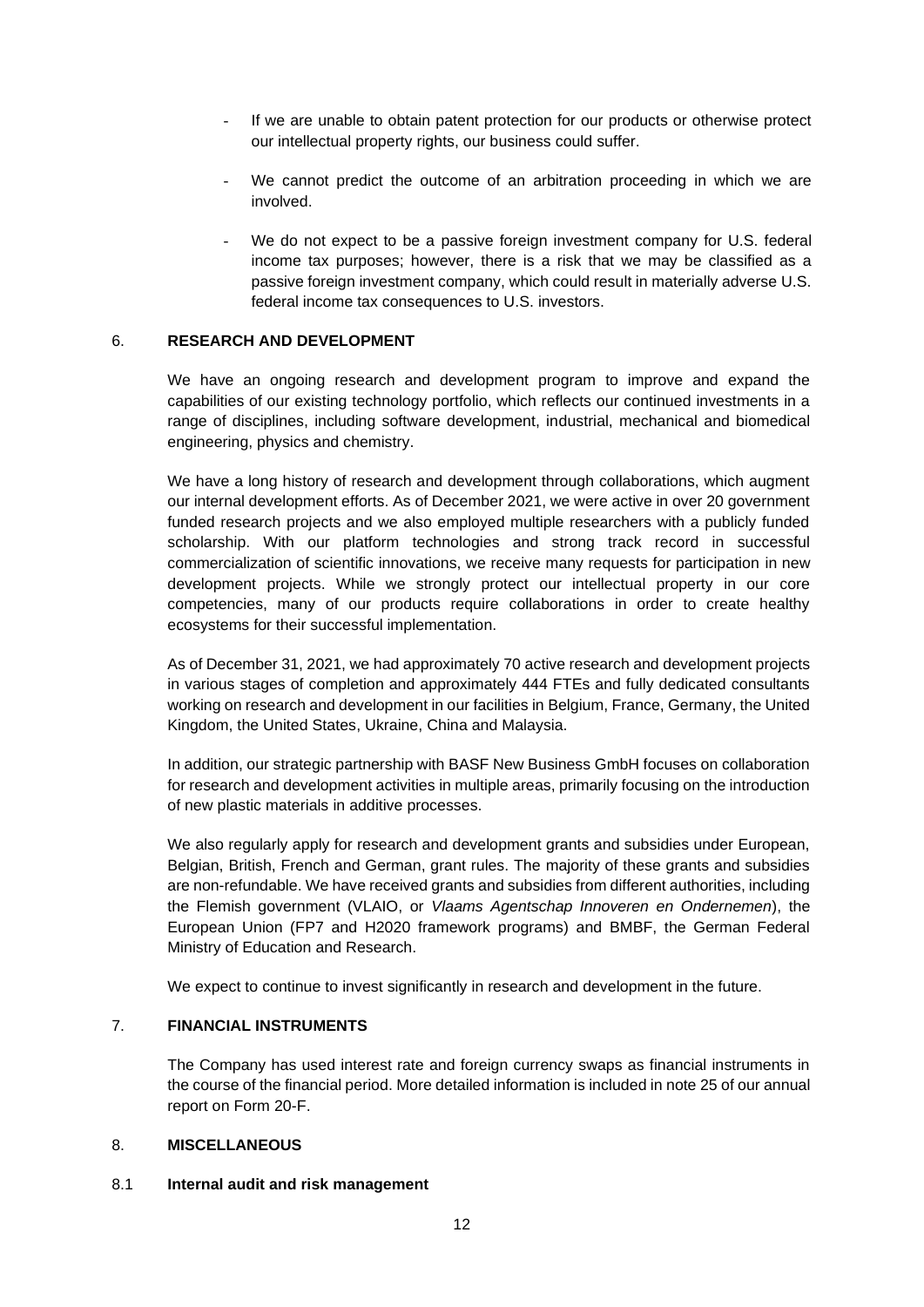Our internal control over financial reporting was not effective as of December 31, 2021 due to a material weakness in our internal control over financial reporting. We did not have effective monitoring processes to assess the consistent operation of internal control over financial reporting, including due to a lack of resources.

During the year ending December 31, 2022, we plan to continue to further enhance our internal controls over financial reporting and to enhance our overall control environment. We are committed to ensuring that our internal control over financial reporting is designed and operating effectively.

We further refer to Item 15 included in our annual report on Form 20-F which has been filed with the SEC and is available on our website.

## 8.2 **Authorized capital**

By resolution of the extraordinary shareholders' meeting of April 23, 2014, which entered into force on June 30, 2014, our shareholders authorized the board of directors, for a period of five years from August 18, 2014, to increase the Company's share capital, in one or more transactions, up to a maximum amount of €2,714,634.83 (the so-called authorised capital).

More recently (and replacing the previous resolution), by resolution of our extraordinary shareholders' meeting of November 5, 2020, which entered into force on November 9, 2020, our shareholders authorized our board of directors, for a period of five years from November 9, 2020, to increase our share capital, in one or more transactions (including through the issuance of warrants), up to a maximum amount of €4,067,700.72 (the so-called authorised capital).

On June 9, 2021, the board of directors of the Company decided to increase the share capital of Materialise, which capital increase was confirmed on June 14, 2021 and July 6, 2021, by €320,000.00 (excluding an issuance premium of €78,484,793.95) and €48,000.00 (excluding an issuance premium of €11,772,719.09), respectively, against the issuance of 4,000,000 and 600,000 new ordinary shares, respectively. As such, the Company's share capital was increased from €4,096,520.81 to €4,464,520.81, represented by 58,770,607 shares.

In the context of the abovementioned capital increases, the board of directors decided to exclude the preferential subscription right of existing shareholders. The board of directors believed that doing so would allow the Company to (i) promptly respond to an opportunity in the financial markets and thus to (ii) efficiently acquire additional financial means that would ensure the further growth of the Company. As such, the board of directors concluded that excluding the preferential subscription right of existing shareholders was in the interest of the Company.

## 8.3 **Acquisition or disposal of own shares**

Not applicable.

[*Signature Page Follows*]